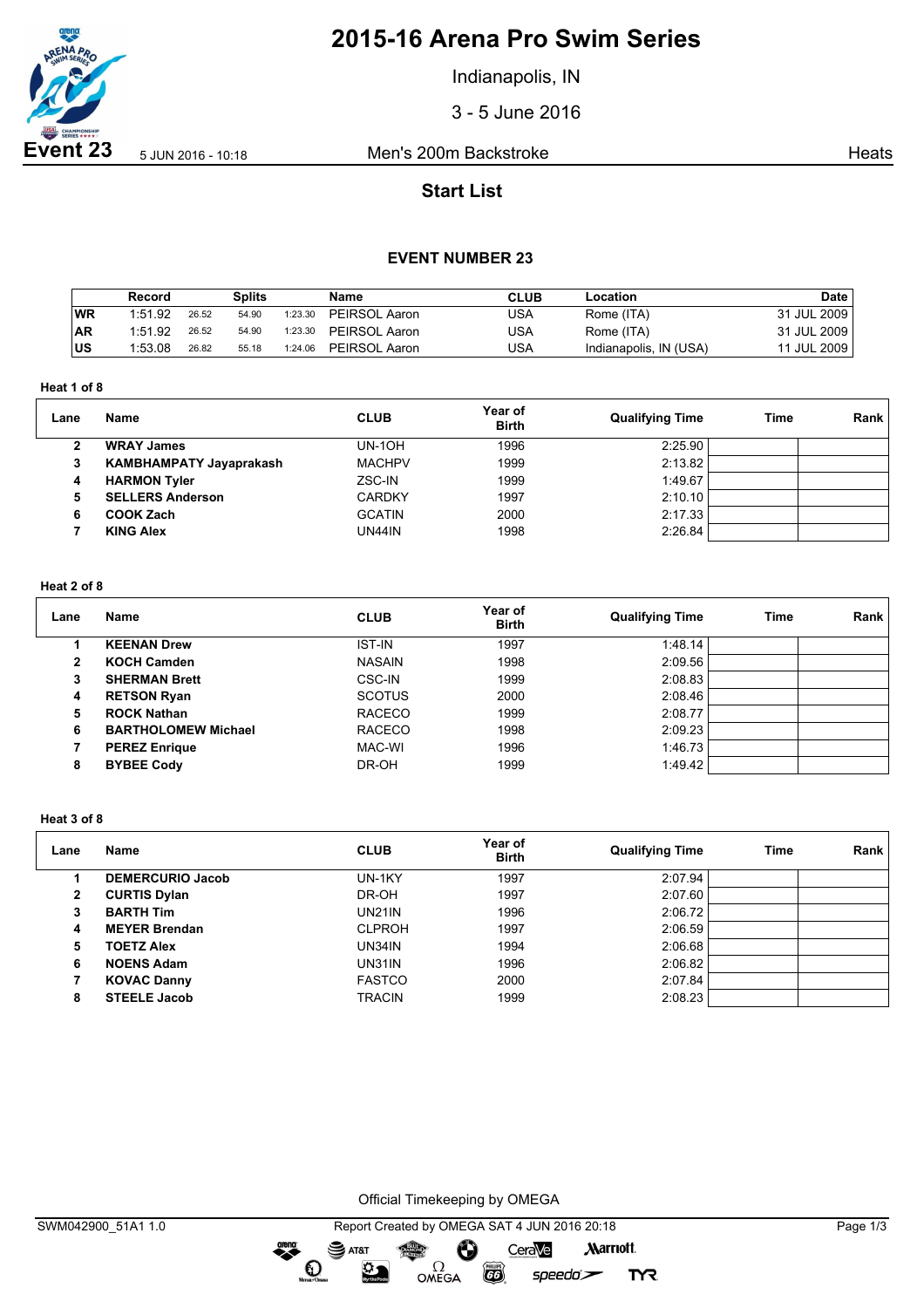

# **2015-16 Arena Pro Swim Series**

Indianapolis, IN

3 - 5 June 2016

**Event 23** 5 JUN 2016 - 10:18 Men's 200m Backstroke Heats

## **Start List**

## **EVENT NUMBER 23**

**Heat 4 of 8**

| Lane | Name                       | <b>CLUB</b>   | Year of<br><b>Birth</b> | <b>Qualifying Time</b> | Time | Rank |
|------|----------------------------|---------------|-------------------------|------------------------|------|------|
|      | <b>GINIECZKI Christian</b> | <b>MACHPV</b> | 1998                    | 2:06.12                |      |      |
| 2    | <b>GOERZEN Alexander</b>   | <b>BUZZGA</b> | 1994                    | 2:05.92                |      |      |
| 3    | <b>PLUMMER David</b>       | <b>NYACMR</b> | 1985                    | 2:05.84                |      |      |
| 4    | <b>ASHLEY Anthony</b>      | <b>UMIZMV</b> | 1996                    | 2:05.77                |      |      |
| 5    | <b>MASSEY Ryan</b>         | UN-1KY        | 1995                    | 2:05.77                |      |      |
| 6    | <b>LEHMAN Spencer</b>      | <b>NASAIN</b> | 1998                    | 2:05.86                |      |      |
|      | <b>PRECIOUS Jacob</b>      | UN-1OH        | 1996                    | 2:06.11                |      |      |
| 8    | <b>SEBASTIAN Ryan</b>      | CW-MI         | 1996                    | 2:06.42                |      |      |

#### **Heat 5 of 8**

| Lane | Name                     | <b>CLUB</b>   | Year of<br><b>Birth</b> | <b>Qualifying Time</b> | Time | Rank |
|------|--------------------------|---------------|-------------------------|------------------------|------|------|
|      | <b>DUDZINSKI Kyle</b>    | CW-MI         | 1992                    | 2:05.28                |      |      |
| 2    | <b>HASEMANN Nicholas</b> | UN-1KY        | 1995                    | 2:04.44                |      |      |
| 3    | <b>PINFOLD Brett</b>     | WA-WI         | 1995                    | 2:04.17                |      |      |
| 4    | <b>LANE Joseph</b>       | <b>IST-IN</b> | 1994                    | 2:03.97                |      |      |
| 5    | YOUNG Joe                | UN35IN        | 1997                    | 2:03.99                |      |      |
| 6    | <b>KEAVENEY Mark</b>     | UN06GA        | 1995                    | 2:04.22                |      |      |
|      | <b>FONG Francis</b>      | SIN-US        | 2000                    | 2:04.85                |      |      |
| 8    | <b>DAVIS Wyatt</b>       | CSC-IN        | 2001                    | 2:05.50                |      |      |

#### **Heat 6 of 8**

| Lane | Name                  | <b>CLUB</b>   | Year of<br><b>Birth</b> | <b>Qualifying Time</b> | Time | Rank |
|------|-----------------------|---------------|-------------------------|------------------------|------|------|
|      | <b>RAINEY Ian</b>     | CW-MI         | 1995                    | 2:03.66                |      |      |
| 2    | <b>GLOVER Robert</b>  | <b>IST-IN</b> | 1995                    | 2:02.29                |      |      |
| 3    | <b>TEDUITS Andrew</b> | MAC-WI        | 1993                    | 1:59.96                |      |      |
| 4    | <b>MAIN Corey</b>     | GSC-FL        | 1995                    | 1:57.79                |      |      |
| 5    | <b>TULLIUS Rex</b>    | <b>STSAUS</b> | 1987                    | 1:59.52                |      |      |
| 6    | <b>MOORE Braxton</b>  | <b>CFSCGU</b> | 1997                    | 2:01.12                |      |      |
|      | <b>TESONE Nolan</b>   | UN-1KY        | 1993                    | 2:02.99                |      |      |
| 8    | <b>THOMAS Jacob</b>   | UN33IN        | 1996                    | 2:03.81                |      |      |

Official Timekeeping by OMEGA

dreng:

 $\mathbf O$ 

 $\mathfrak{D}$ 

SWM042900\_51A1 1.0 Report Created by OMEGA SAT 4 JUN 2016 20:18 Page 2/3SAT&T CeraVe **Marriott** Ô OMEGA

 $\overline{G}$ 

 $speedo$ 

**TYR**